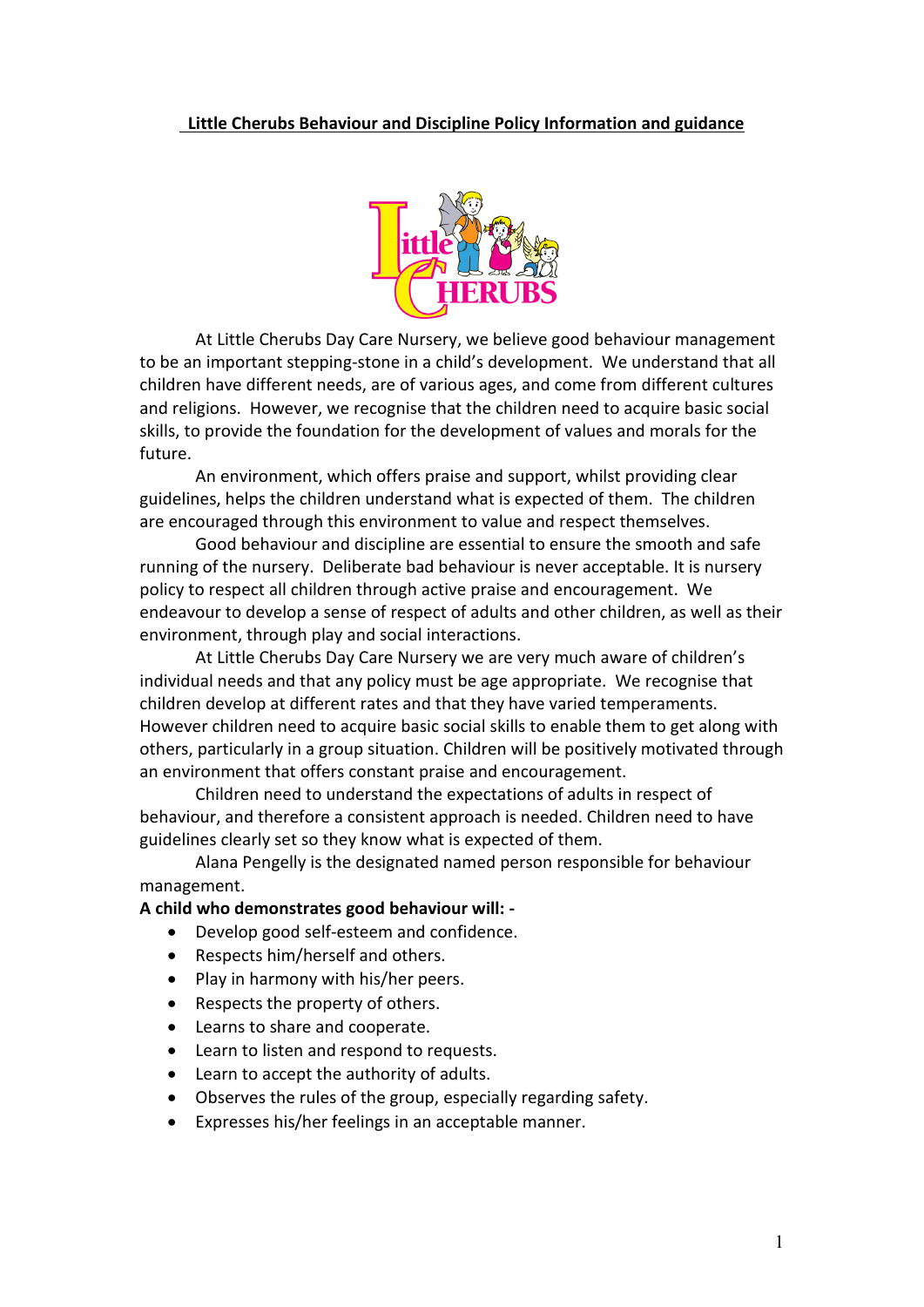#### **Unacceptable Forms of behaviour**

- Hurting or upsetting others
- Interfering with other children's play
- Destructive with property
- Using hurtful or abusive language
- Upsetting the running of the group
- Bullying, threatening or using any form of violent, abusive or racist behaviour

### **The role of the adult will be to: -**

- Act as a good role model by showing good manners, consideration and respect for others, including the children.
- Provide a pro-social environment where activities are stimulating and age appropriate.
- Be consistent and fair in their approach.
- Work in partnership with parents and other nursery staff.
- Be observant remembering it is always better to prevent unacceptable behaviour than to correct it.
- Be aware there may be underlying problems when unacceptable behaviour occurs and always respond appropriately respecting confidentiality.
- Encourage children to develop self-discipline.
- Explain to the child why their behaviour is unacceptable in clear and specific language that is age appropriate.
- Gather knowledge of child development
- Have a good relationship with the children
- Be patient, consistent and to keep a sense of humour
- Encourage the children to report any concerns to staff. Staff are to remind children of this to ensure they have confidence to speak out if needed.

### **Adults must recognise that: -**

- Young children are not able to sit still for long periods of time.
- Young children are naturally curious
- Young children have short attention spans
- Some degree of aggression is a normal part of development, this includes biting; hitting; pinching etc. Very young children cannot transfer feelings, they do not understand that they are hurting others if they bite etc;
- Lack of language can cause frustration that may lead to behavioural problems, particularly as understanding is always more advanced than speech.
- Change can be disturbing. This may be clearing away after activities; adults and children moving in and out of rooms, separation from a parent etc.
- Large busy groups can be difficult for the child to cope with. Children may react in different ways.
- Older children have rich imagination and do not deliberately lie when they fail to tell the truth.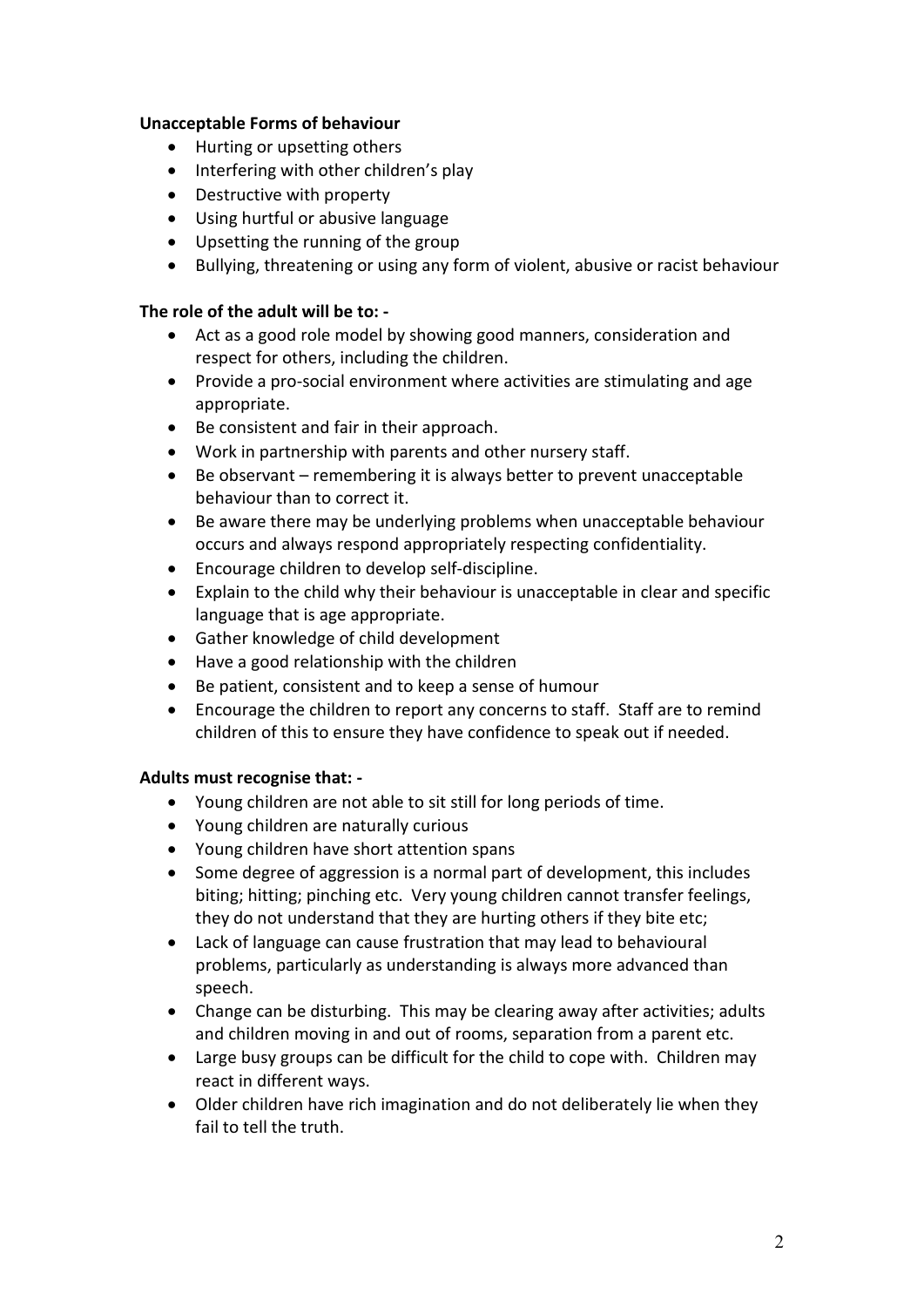#### **When behaviour needs changing:**

- Observe the child and gather information
- Define the behaviour that needs changing
- Observe antecedent and consequence (what led up to the behaviour and what gains the child had)
- Manipulate the antecedent by changing the consequence
- Concentrate on one or two problems causing the most concern
- Ensure a totally consistent approach to tackling these problems
- Set out those rules which are absolutely necessary
- Where appropriate the information would be shared with relevant professionals such as the early years forum, first opportunities and parent plus if this would benefit the child in getting expert help. Permission will be sought from the child's parent first.
- Contact numbers are Parent plus:- 02920 443801 and First Opportunities:- 02920 739 209 and Early Years Forum:- 02920 629800
- We will have regard to the information supplies in the Directory of early years services for children with special educational needs in Cardiff

# **Examples of common behavioural problems**

# **Fighting**

When fighting of any kind is encountered in the nursery the children involved should be taken away to a quiet area, explained that fighting is not nice and that we are all friends and are kind to each other. Try to get older children to apologise to one another. Separate those involved and take their minds of the present situation that led to the squabble by interesting them in something different and keep an eye on the situation to see it doesn't reoccur.

### **Biting**

This will happen from time to time especially when new children are 'trying it on' at the nursery to see what they will achieve. Quite often it is the children with limited vocabulary who 'bite' as this may be their way of achieving a goal which others would talk through. Again take the children involved to a quiet area – ask the 'offender' to say 'sorry' to the 'victim' and explain that it is not nice to bite as it hurts the other child and makes them sad. Both sets of parents should be informed and told what action was taken. Bites should be entered in the accident folder and signed off by the parent whose child was injured. We have a separate biting policy and information for parents. We also have a biting resource pack available to loan to all parents. Please see a member of staff if you wish to borrow this pack.

### **Temper Tantrums**

This is the age when children try to get what they want by screaming, shouting, kicking, etc., but when they realise that they do not achieve their goal by this method they soon stop. However, this is not always achieved the first or even second time this occurs and may be a long process depending on the child. However, when a child knows you say something and mean it they very soon learn to accept that 'no' means 'no' and not 'maybe' or 'perhaps'. Without giving into a child's demands the best route is usually to distract them in something away from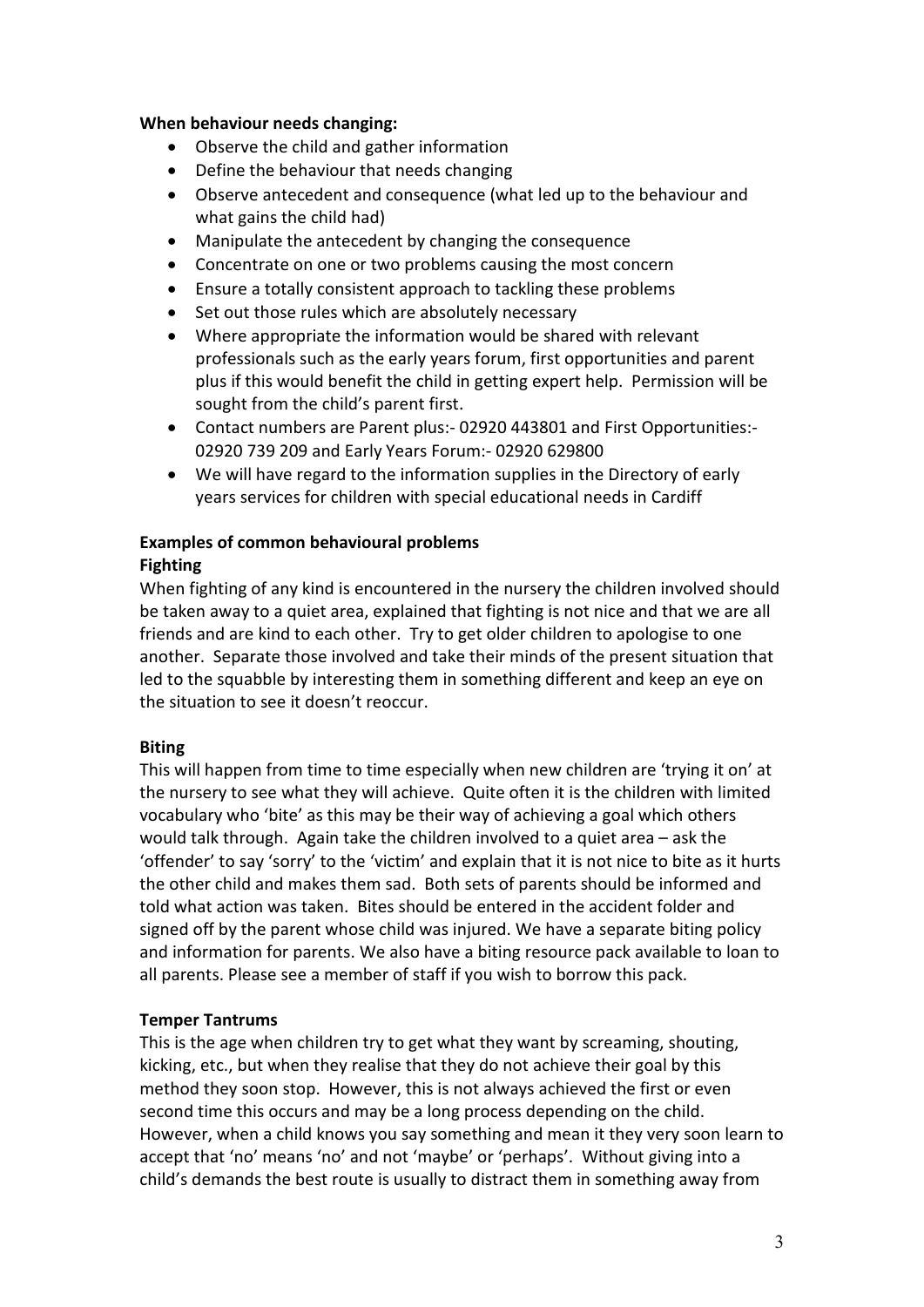the situation. In all these circumstances it is important to praise the child when they have done well or sorted out their differences without resorting to their usual methods.

#### **Stubborn or Uncooperative Children**

This is a very common thing at this age when they are trying to assert themselves as individuals but they will usually want to be 'liked' and be part of the group so gentle persuasion with the reward of praise at the end of the task is often very successful. 'Come and help me clear up this mess and we will play a special game' 'Lets see who can pick up the most pieces of this toy'' many ploys can be successful and you have to try various things depending on the child. If you can find their 'weakness' e.g. the thing they do best then you can capitalise on this and know that the reward you offer will be acceptable.

#### **Destructive Behaviour**

Again this is often found in children with little or no language and is a way of getting attention, which otherwise they could ask for. A firm voice at this time is sometimes enough and explaining that if our toys or whatever gets broken then we won't have anything to play with and that would be very sad. Perhaps giving the child something with which he can be aggressive without being destructive.e.g. Hammer and wood (under close supervision) they could bang as much as they liked without harming anyone or anything and perhaps get rid of some aggression.

#### **Verbal Behaviour**

Shouting, swearing or spiteful verbal ling is sometimes more upsetting to other children than physical abuse. This may come from the child's background, perhaps at home he hears a lot of this and to him it is the way people behave. This is sometimes harder to deal with than physical abuse. Again gentle talking to and explaining that we don't behave this way in nursery and rewarding and praising the child when they apologise or make a real effort. The swearing sometimes disappears if not too much attention is drawn to it otherwise the child knows they have a weapon to use which upsets and gets them attention.

#### **Social Behaviour**

This may take many forms and should be named unsocial behaviour. Children must learn that in society there are certain things which are socially acceptable and other things which aren't and to live in a friendly atmosphere is much nicer than creating unease or displeasure. These aspects of behaviour have to be dealt with as they arise.

In extreme cases the parents, together with professional bodies may need to be approached.

#### **Bullying**

Staff engage in ongoing observations and assessments on all children that will identify bullying or changes in behaviour that may indicate if a child is being bullied. Staff will take seriously all reported incidents of bullying and not dismiss verbal and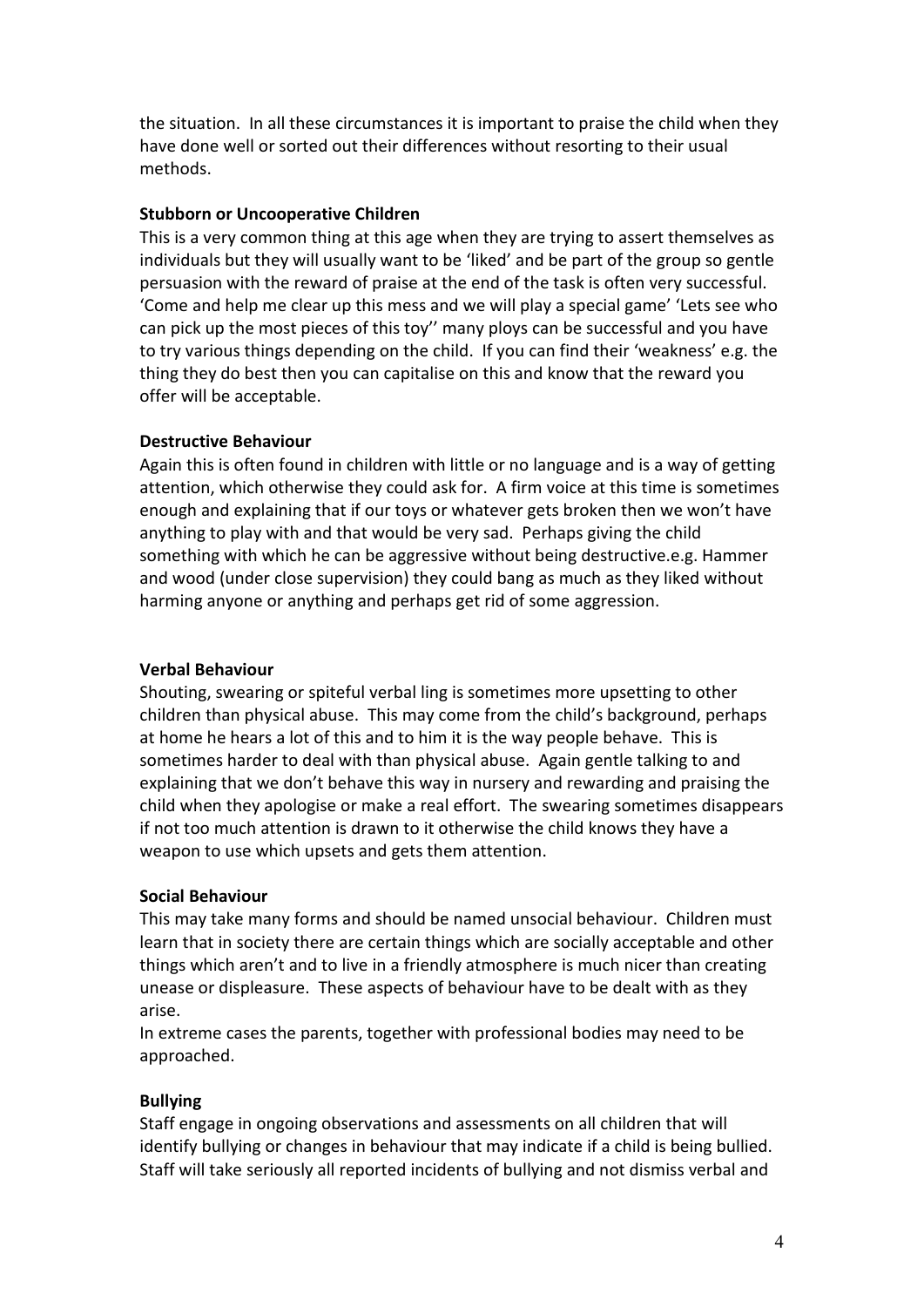emotional bullying as less serious as physical bullying. Staff will understand the dynamics of bullying and that the bully is often an emotionally distressed child who requires appropriate support as well as non-acceptance of behaviour. Staff will be aware and familiar with positive behaviour management techniques as detailed in the policy.

### **Achievement of positive behaviour**

In order to achieve this:

- Rules governing the conduct of the group and the behaviour of the children will be discussed and agreed by staff of the nursery and notified to all adults in the nursery.
- Staff within each group have devised an individual behaviour policy that each staff member within the group has agreed to. This ensures continuity and staff ownership and above all age appropriate methods within each group.
- Carers will be informed of our expectations of them.
- All adults in the nursery will ensure that the rules are applied consistently so children have the security of knowing what to expect and can build up suitable habits of behaviour.
- All adults will provide a positive role model for the children with regard to friendliness, care, good manners and courtesy.
- Adults in the nursery will praise and endorse desirable behaviour such as kindness and willingness to share.
- We will take positive steps to avoid a situation in which children receive adult attention only in return for undesirable behaviours.

# **Little Cherubs Behaviour and Discipline Policy**

### **Whenever a behavioural problem occurs, the following steps will be taken:-**

- Minor instances of behaviour will be ignored if appropriate.
- Instances of good or improved behaviour will be rewarded by adults through extra attention, encouragement, stickers etc.
- Distractions will be used wherever possible and head on confrontations will be avoided.
- We will use the 'kind hands' method in the 1-5 years age groups where children will be reminded to be 'kind' to each other. There are appropriate posters displayed on the wall at the children's level for each group to remind the children of this.
- The child will be stopped and reminded of the appropriate behaviour.
- The adult will speak to the child at the child's level ensuring that they have eye contact. It is the action that will be criticised not the child. Child's misbehaviour will be responded to by using sentences starting with 'I' rather than 'you'. Eye contact will be established.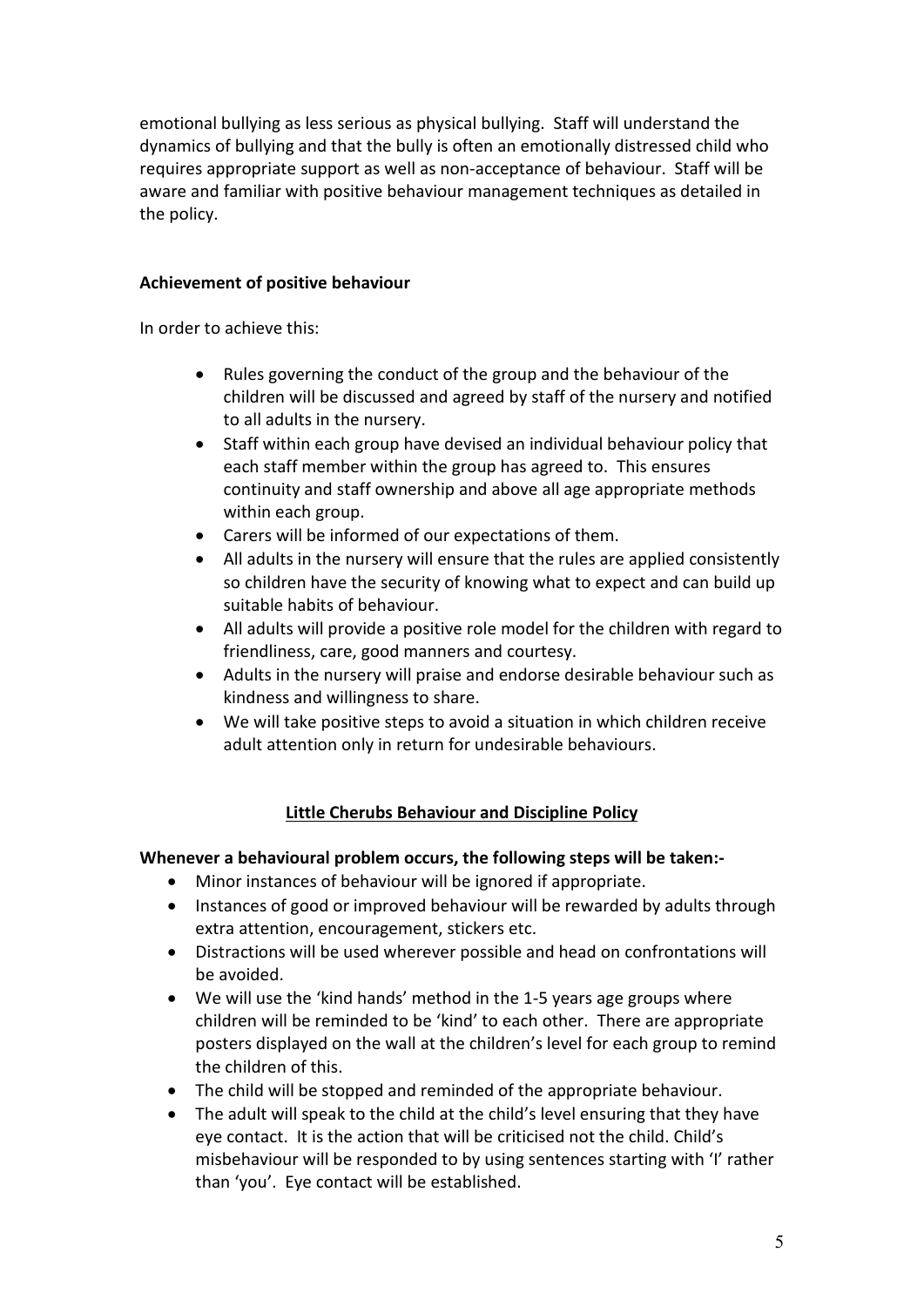- A firm steady voice will be used to show disapproval no shouting will be done. The child will not be labelled.
- The adult will explain why the behaviour is unacceptable and intervene immediately. Empty threats will be avoided as it can frighten a young child and be ignored by an older child.
- If any damage has occurred the child will be encouraged to put it right, clear up etc.
- If a child has been hurt both physically and/or emotionally the offending child will be encouraged to apologise.
- Parents will be informed of any behaviour problems and action taken.
- Parents will not be given names of children who have offended or been offended against.
- We do not promote any form of physical intervention unless holding the child is necessary to prevent personal injury to the child, other children, an adult or serious damage to property. All incidents will be recorded and the parent informed of the incident on the day.
- If problems persist the manager will discuss the behaviour with parents confidentially and a behaviour modification plan to promote positive behaviour may be put into action.
- All unwanted behaviour will be monitored and discussed with parents before making any decisions on the best possible cause for action.
- We may require parents to withdraw or remove their child from nursery in the event that the nursery manager considers the child to be disruptive or displaying inappropriate behaviour. (See terms and conditions of contract)

Under the terms of the Children Act (1989) and Children and Families (Wales) Measure (2010):

CHILDREN WILL NEVER BE SMACKED, SHAKEN, HUMILIATED, RIDICULED, THREATENED, LEFT IN ISOLATION OR MADE TO FEEL UNWANTED OR UNDERVALUED. WE WILL NOT WITH HOLD FOOD, MEDICINE OR SLEEP FOR ANY CHILD IN OUR CARE. We will comply with the regulations of the Child Minding and Day Care Wales Regulations 2010 part 5 section 23. This outlines behaviour management, discipline and restraint. We will keep this policy under active review and notify CIW of any revision within 28 days of it being made.

# **Informing parents**

Parents will of course be involved in management of their child's behaviour at all times. Staff may offer a parent to speak in private to discuss behaviour and offer genuine support. Staff will ask parents questions to gain further insight in why a child may be struggling with behaviour. Staff will not discuss other children or criticise the child or parents in any way. Levels of rewards and/or sanctions may be discussed. When meeting with parents on a one to one staff will behave in accordance with the following information:

We will not dive in with the conversation and try and diffuse any anxiety before discussing any behaviour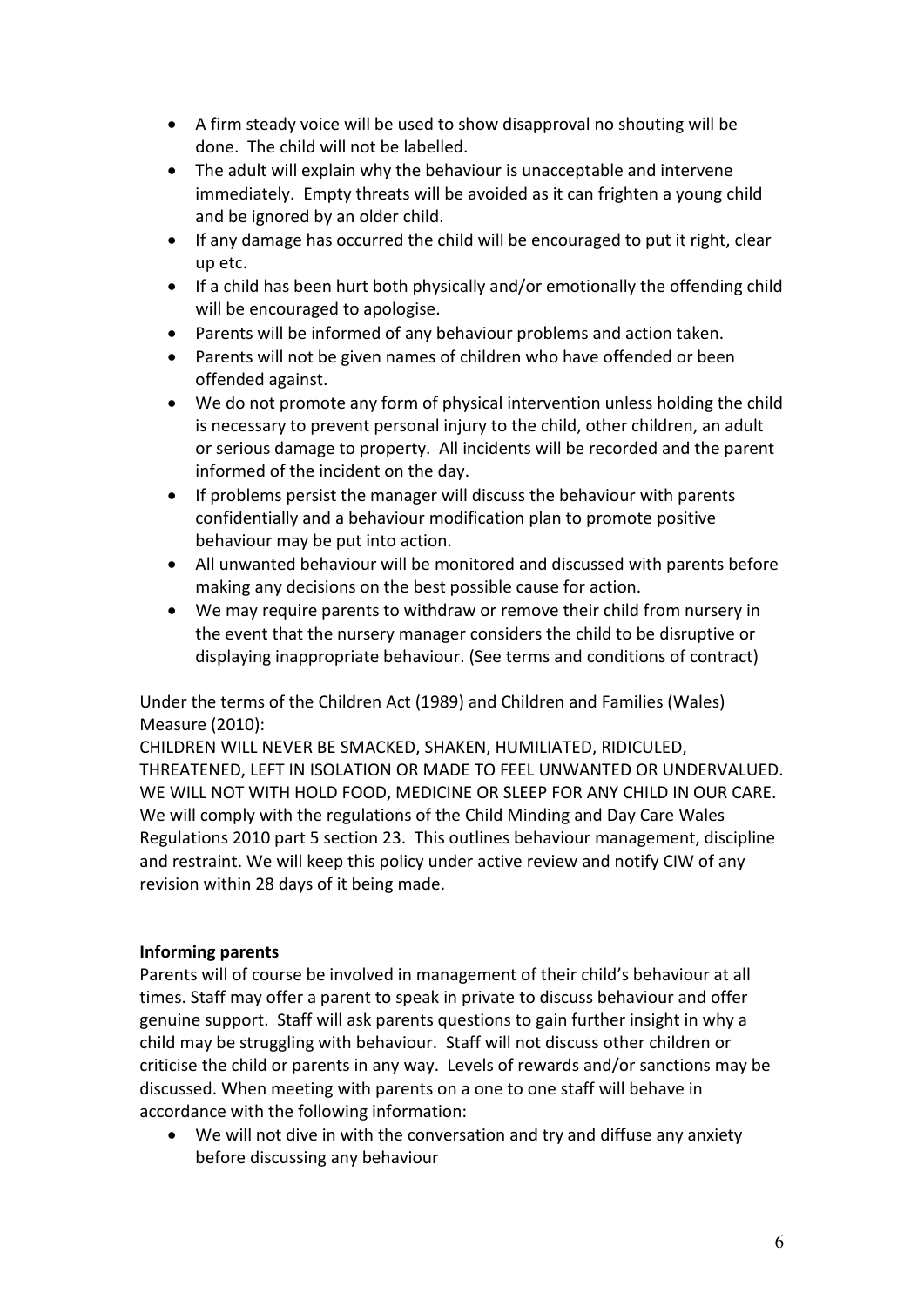- We will ask the parent for help and advice. We will search for collaborative approaches
- We will make notes during the meeting so we can give the parents a copy of what was discussed
- We will try and understand the style of parenting and the common approaches at home
- Make small agreements that last a week and are then reviewed
- We will not discuss the behaviour of other children or the attitude of other parents during the meeting
- After the meeting we will refer to any agreements made in private and not in front of other parents

Please see below for the individual group behaviour policy in accordance with age, stage and development

### **Biting and Bullying**

If a child has been bitten appropriate first aid will be administered. Where the bites have broken the skin, these will carefully be recorded on to an accident form, where a full account of the accident is given, clearly stating where the injury is situated and what treatment was given. The parent of the injured child will then be required to sign the form to say that they have been notified. Depending on the severity of the bite you may be contacted, and you will be able to make the decision whether you wish to seek further medical treatment.

Our policy at Little Cherubs is, if a child has been bitten another child, is to remove the child from the situation, and take them to a quiet area, where it can be explained that is it not nice to bite as it hurts the other child and makes them sad. Depending on the child's age, they are encouraged to say sorry to the other child.

Parents of both parties will be informed, and told what action was taken, and a incident sheet may be shown, particularly if this is not a one off occurrence, as the biting will be closely monitored. An accident form will be shown and must be signed by the injured child's parent / career. However due to confidentiality we cannot inform parents of the identity of the biter. If a child continues to bite repeatedly, the situation will be closely monitored and any concerns will be discussed with parents about how they can help guide their child through this difficult and often distressing time. Support will be offered throughout by your child's key-worker, and group leader.

Staff engage in ongoing observations and assessments on all children that will identify bullying or changes in behaviour that may indicate if a child is being bullied. Staff will take seriously all reported incidents of bullying and not dismiss verbal and emotional bullying as less serious as physical bullying. Staff will understand the dynamics of bullying and that the bully is often an emotionally distressed child who requires appropriate support as well as non-acceptance of behaviour. Staff will be aware and familiar with positive behaviour management techniques as detailed in the policy.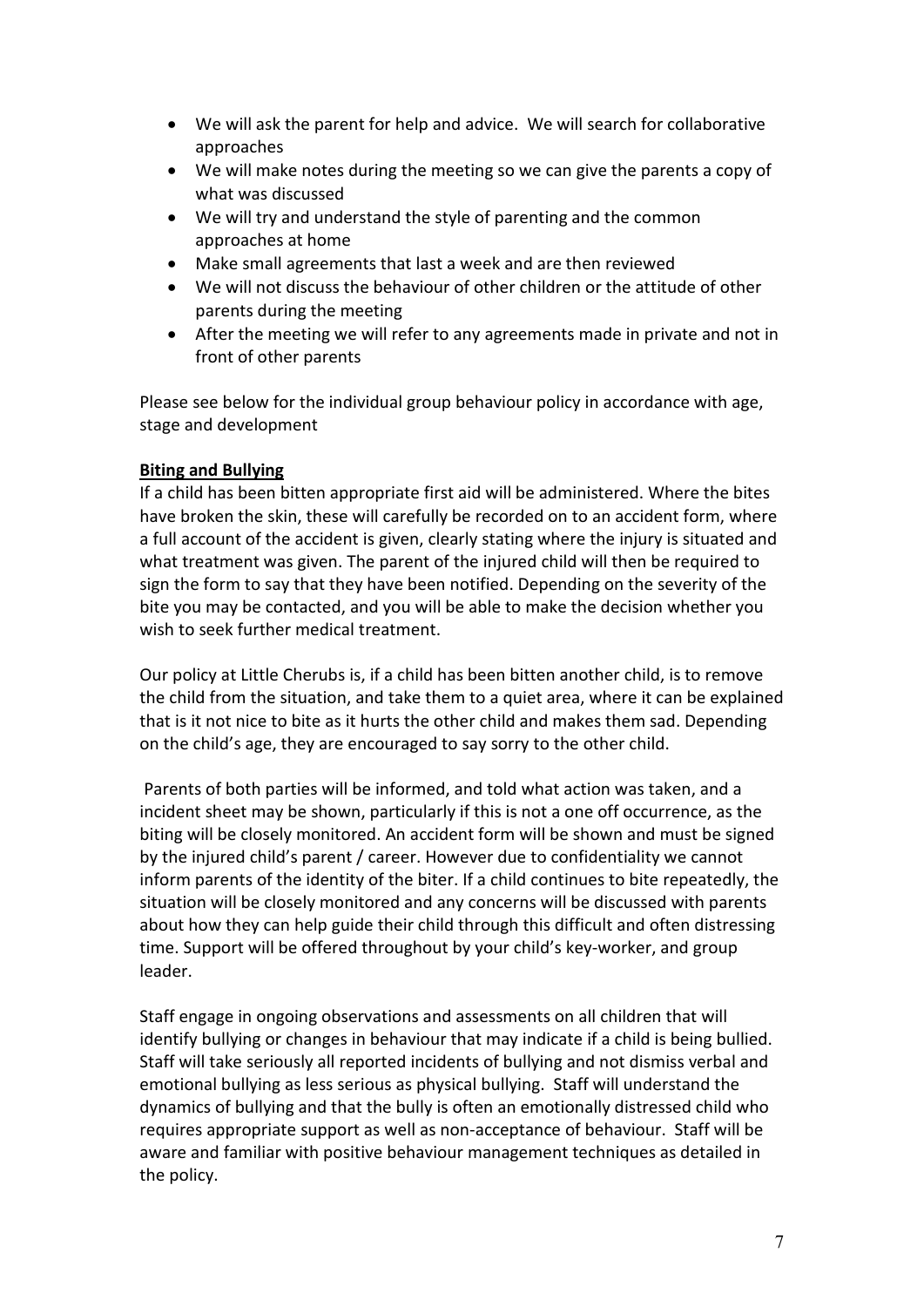# **Bullying**

We are committed to providing a caring, friendly and safe environment for all of our children so they can learn in a relaxed and secure atmosphere. Bullying of any kind is unacceptable at our Nursery. If bullying does occur, all children should be able to tell and know that incidents will be dealt with promptly and effectively. We are a TELLING Nursery. This means that anyone who knows that bullying is happening is expected to tell the staff.

# What Is Bullying?

Bullying is the use of aggression with the intention of hurting another person. Bullying results in pain and distress to the victim.

A child who is bullying has reached a stage of cognitive development where he or she is able to plan to carry out a premeditated intent to cause distress to another. Bullying generally can occur in children five years old and over. Bullying can be:

- **Emotional** being unfriendly, not letting a child join in the group
- **Physical** pushing, kicking, hitting, punching or any use of violence
- **Racist** racial taunts, graffiti, gestures
- **Sexual** unwanted physical contact
- **Verbal** name-calling, sarcasm, spreading rumours, teasing

Why is it Important to Respond to Bullying?

Bullying hurts. No one deserves to be a victim of bullying. Everybody has the right to be treated with respect. Children who are bullying need to learn different ways of behaving.

The Nursery has a responsibility to respond promptly and effectively to issues of bullying.

Objectives of this Policy

- All staff, children and parents should have an understanding of what bullying is.
- All staff should know what the Nursery policy is on bullying, and follow it when bullying is reported.
- All children and parents should know what the Nursery policy is on bullying, and what they should do if bullying arises.
- As a Nursery we take bullying seriously. Children and parents should be assured that they will be supported when bullying is reported.
- Bullying will not be tolerated.
- We do not label children who bully as "bullies".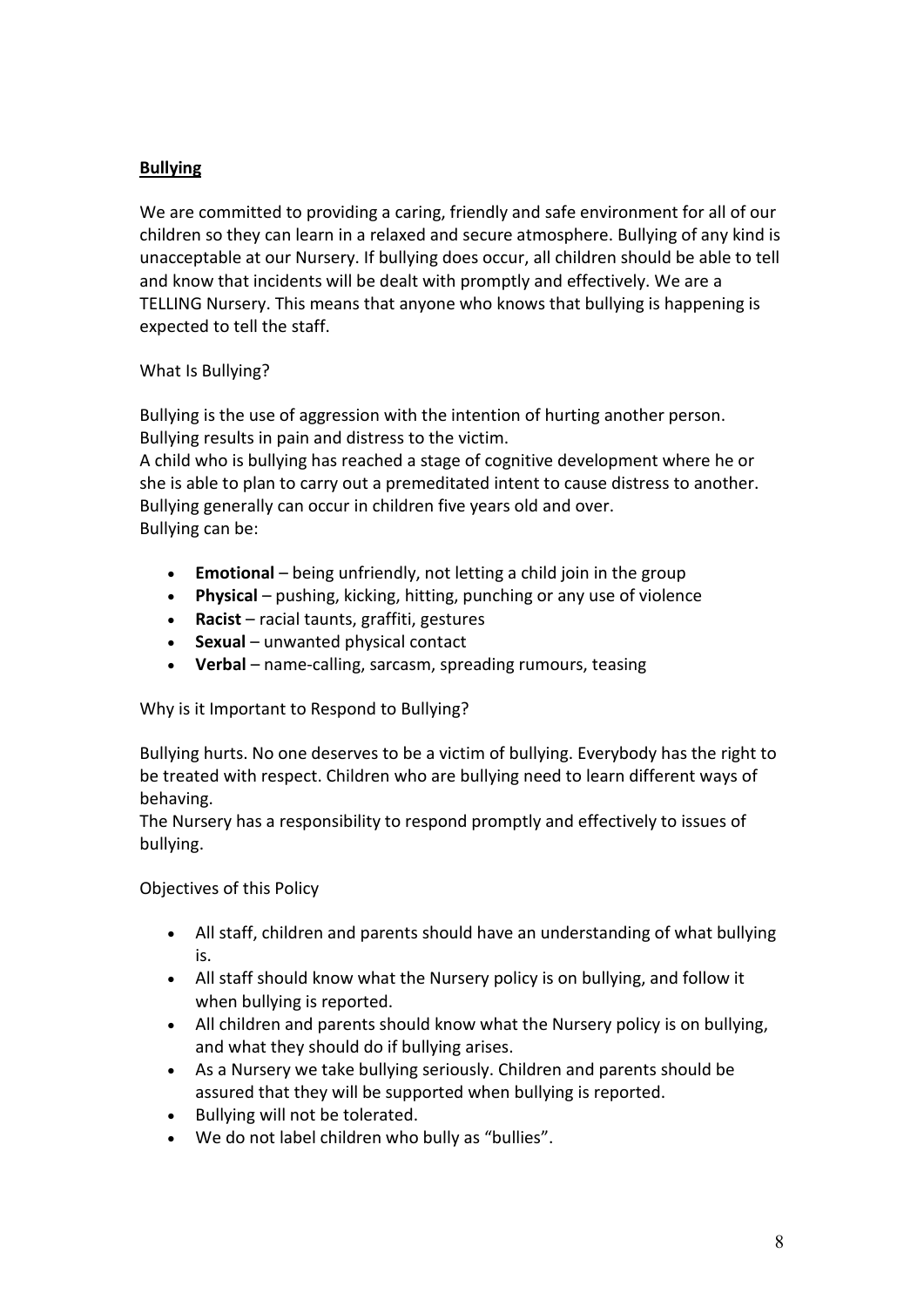Signs and Symptoms

- A child may indicate by signs or behaviour that he or she is being bullied.
- Is unwilling to come to nursery
- Becomes withdrawn anxious, or lacking in confidence
- Starts stammering
- Cries themselves to sleep at night or has nightmares
- Feels ill in the morning
- Becomes aggressive, disruptive or unreasonable
- Is bullying other children or siblings
- Stops eating
- Is frightened to say what's wrong
- Gives improbable excuses for any of the above

These signs and behaviours could indicate other problems, but bullying should be considered a possibility and should be investigated

### Procedures

- 1. Report bullying incidents to staff
- 2. In cases of bullying, the incidents will be recorded by staff
- 3. In serious cases parents should be informed and will be asked to come in to a meeting to discuss the problem
- 4. The bullying behaviour or threats of bullying must be investigated and the bullying stopped quickly
- 5. An attempt will be made to help the bully (bullies) change their behaviour

### **Outcomes**

- 1. The bully (bullies) may be asked to genuinely apologise. Other consequences may take place.
- 2. If possible, the children will be reconciled
- 3. After the incident / incidents have been investigated and dealt with, each case will be monitored to ensure repeated bullying does not take place.

### Prevention

We will use our behaviour Policy and Procedure.

Please see below for the individual group behaviour policy in accordance with age, stage and development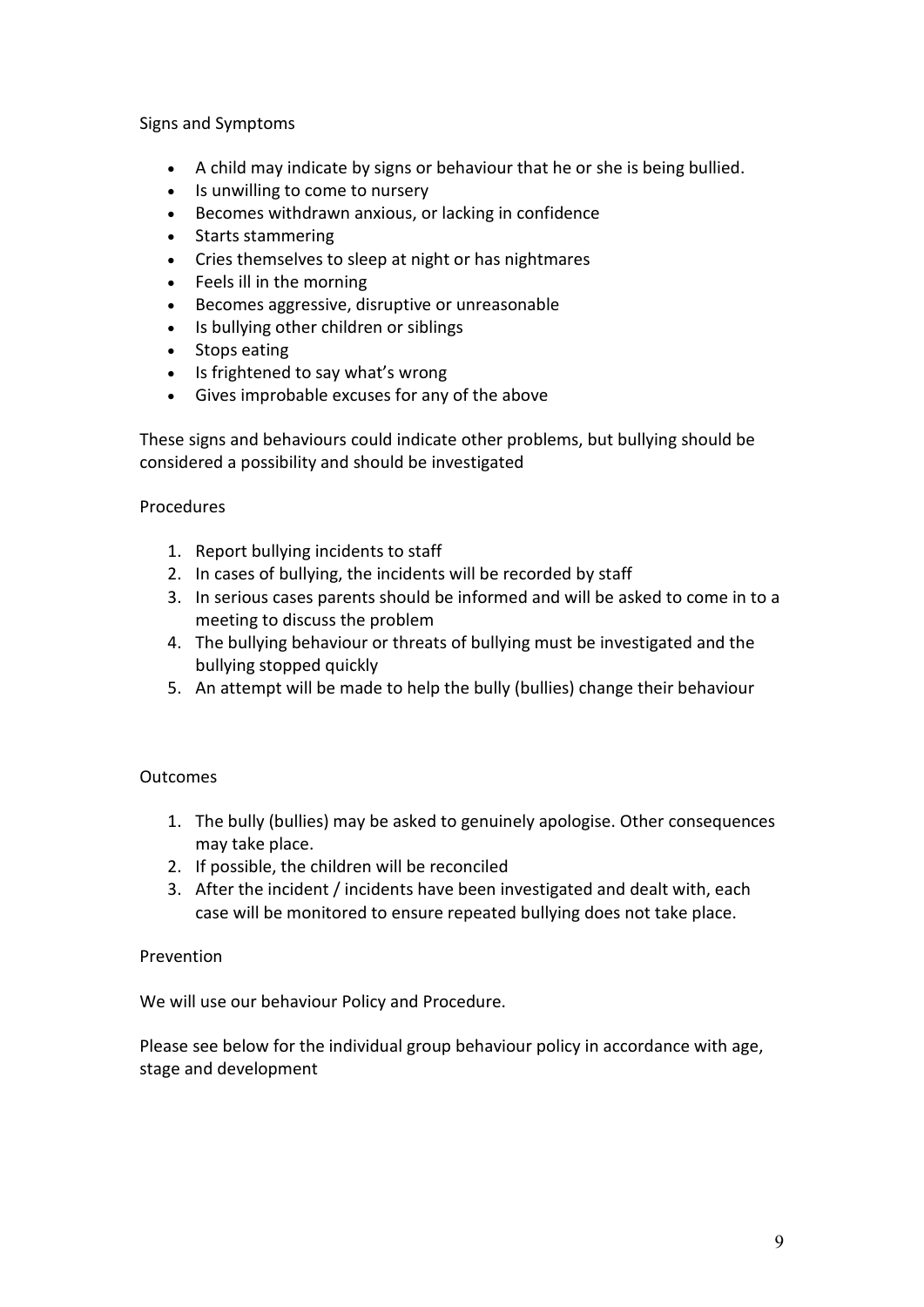# **0-1 year's behaviour policy**

- As this is such a young age children will be discouraged from unwanted behaviour by introducing the child to the word 'No'. This will be carried out firmly but without raising voices.
- Children will be distracted with toys, activities and interaction should any unwanted incidents arise. A change of toys will be offered in case the child is bored.
- Parents will be informed via end of the day feedback in an informal manner so not to make a big deal of any incidents.

# **1-2 years behaviour policy**

- Minor misbehaviour will be ignored or distractions given. Children will be told 'No' and the reason why.
- If misbehaviour continues then quiet time will be introduced so a child can calm down. This will involve sitting with a child and playing or reading a story.
- There will be no raised voices when dealing with the children's behaviour and staff will remain calm and collected at all times.
- Parents will be informed of any incidents of unwanted behaviour via verbal feedback ensuring that positive feedback is also given. Staff will work together with parents on all matters.

## **2-3 years age group**

- Behaviour management within the group will be age appropriate, fair and consistent to the children's abilities.
- Good behaviour is to be greatly praised by kind words or rewards such as stickers. This will encourage the children to behave appropriately and work together. We always promote kind hands and encourage children to work together.
- Happy voices-All staff will avoid unnecessary raised voices and will not shout at the children. It is unacceptable no matter how big the incident it can be resolves and controlled in calm and professional manner.
- Minor behaviour such as not listening, grabbing toys of other children will result in the children being encouraged to say sorry and return the item.
- A change of activity may be required due to children becoming bored or frustrated.
- Misbehaviour such as physical aggression or extreme rudeness towards staff or other children will be resolved by being encouraged to say sorry to the hurt child
- The child will be made aware that the behaviour is unwanted not themselves and we will help raise positive self esteem and promote positive behaviour at all times.